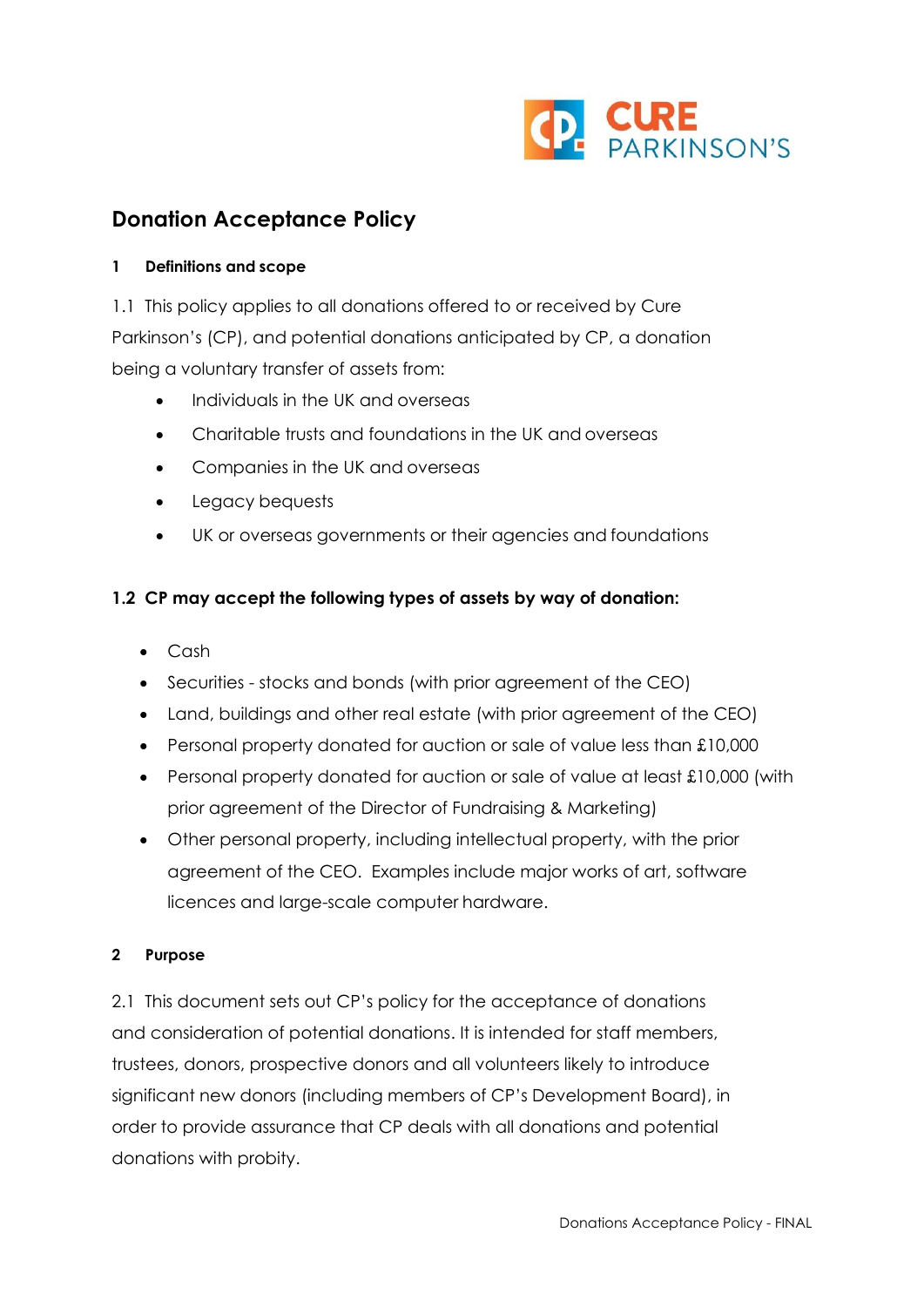2.2 The charity's trustees (acting through the charity's staff) are empowered to accept donations for purposes consistent with the charity's objects, within the charity's powers and obligations, as outlined in CP's Memorandum and Articles of Association. In addition, the UK Bribery Act 2010 requires CP to ensure that the receipt of a donation is not related to some inappropriate advantage afforded to the donor. CP also complies with other relevant legislation including the Proceeds of Crime Act 2002, the Terrorism Act 2000 and the Money Laundering Regulations 2017, under which it is an offence to receive, retain or convert money or property known or reasonably suspected to be the product of criminal activity. Further, CP complies with the Code of Fundraising Practice implemented by the Fundraising Regulator, and (as a matter of good practice) with the related guidance of The Chartered Institute of Fundraising, which states:

*"Trustees have a responsibility to act in the best interests of their charity in pursuing its purposes, as set out in its constitution. This means that, when deciding whether to refuse a donation, trustees must only do so if to accept it would be more detrimental to the charity being able to achieve its objectives than rejecting it. Making this decision should involve a careful analysis of the risks of accepting a donation, balancing this against the benefit that will be obtained. These matters should be decided on a case by case basis. Donations to charities should only be rejected in exceptional circumstances, when:*

- *It would be unlawful to accept it (e.g. the organisation knows that the gift comprises the proceeds of crime), or*
- *Accepting the donation would be detrimental to the achievement of the purposes of the organisation, as set out in its constitution. This anticipated detriment must be set against the benefit of having the funds from the donor, which would enable the organisation to pursue its purposes".*

## **3 CP's policy**

CP is committed to fundraising in an honest, transparent way, with high ethical standards and within all relevant law and guidance. As a result, CP accepts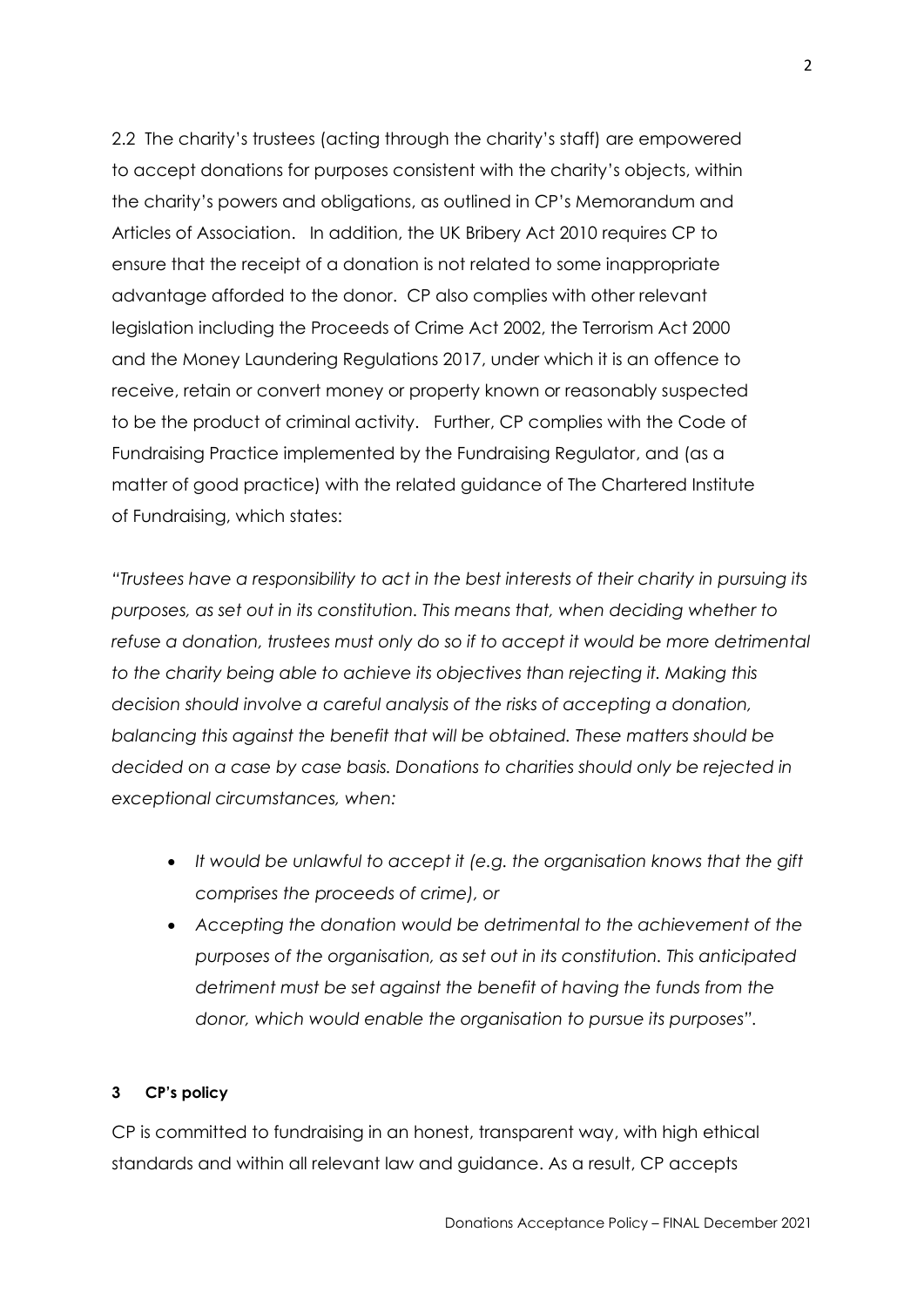donations from, and seeks to develop partnerships with, companies and individuals in the following circumstances.

## **4 Acceptance Principles and Process**

*4.1 Principles for Acceptance*

**A. CP will not accept any donations which CP knows or suspects are of money or property which has been illegally obtained.**

**B. CP will not accept donations:**

**(i) where CP reasonably believes that the effects of acceptance would be contrary to the interests of CP and its beneficiaries (see paragraph 4.6 below for guidance and examples); or**

**(ii) which CP has reasonable grounds to believe are offered by someone who lacks the capacity to make an informed decision to donate.**

Otherwise, CP accepts donations provided either with donor identity or anonymously (for example, via JustGiving, the CP website, trusts, representatives or otherwise).

For all donations and anticipated donations, CP will assess the source of the donation and will investigate at a level proportionate to the size of the donation, in order to ensure compliance with this policy.

The Annex to this Donation Acceptance Policy provides assistance on the meaning of the term "suspects" as used above.

# *4.2 Assessment and investigation – potential donations*

CP will not solicit or encourage any donation where CP is aware that one or more of the circumstances described in 4.1.A and 4.1.B above would be present.

Where any individual or organisation is identified by or for CP as a potential donor,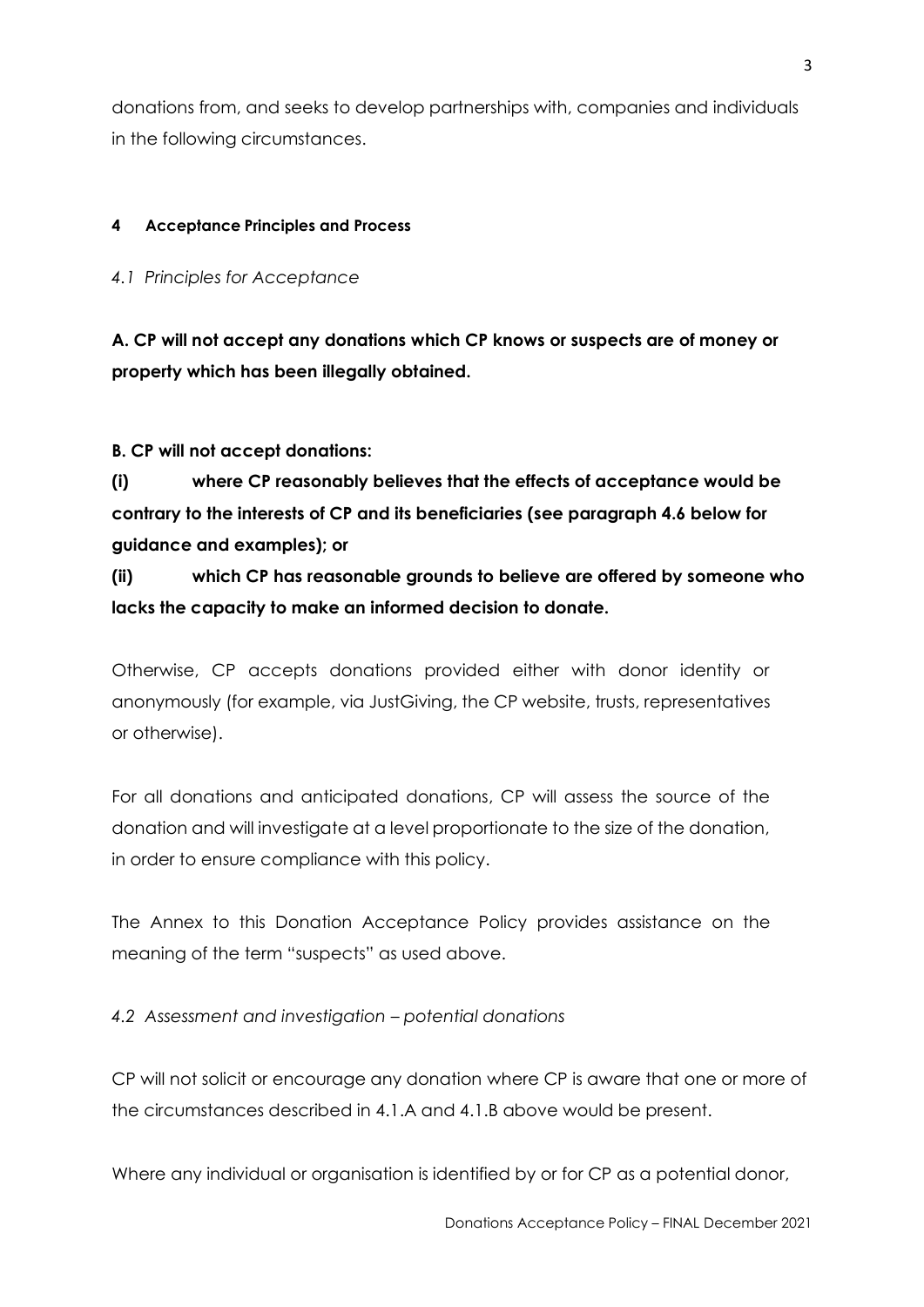the fundraiser responsible for that potential donor shall consider the acceptability of the potential donation, to assess whether one or more of the circumstances described in 4.1.A and 4.1.B above would be present. This assessment must be carried out at a level of detail proportionate to the potential size of donation. In addition, where a significant donation is anticipated, such an assessment should be carried out by a staff member other than the fundraiser responsible for the potential donor.

In the case of any doubt, guidance must be obtained from the fundraiser's line manager(s), the Director of Fundraising & Marketing and/or the CEO.

In any event, if a potential donation is anticipated, the acceptability of such potential donation shall also be assessed:

- by the Head of Philanthropy or Head of Public Fundraising, and the Director of Fundraising & Marketing, for potential donations of value between £1,000- £24,999; and
- by the CEO and the Director of Fundraising & Marketing for potential donations of value over £25,000 (and for potential donations of a lesser value where no decision has been made as a result of the assessment above).

Unless a decision is made as a result of this process, the review is escalated to the Trustees for decision by way of resolution pursuant to the charity's Articles of Association.

# *4.3 Assessment and investigation – existing donations*

Each fundraiser shall consider the relevant context (of which they are aware) of donations for which they are responsible in order to assess whether one or more of the circumstances described in 4.1.A and 4.1.B above were present. This assessment must be carried out at a level of detail proportionate to the size of donation. In the case of any doubt, guidance must be obtained from the fundraiser's line manager(s), the Director of Fundraising & Marketing and/or the CEO.

In any event, where donation is received from an existing donor, the acceptability of such donation shall be assessed in this way, bearing in mind any known change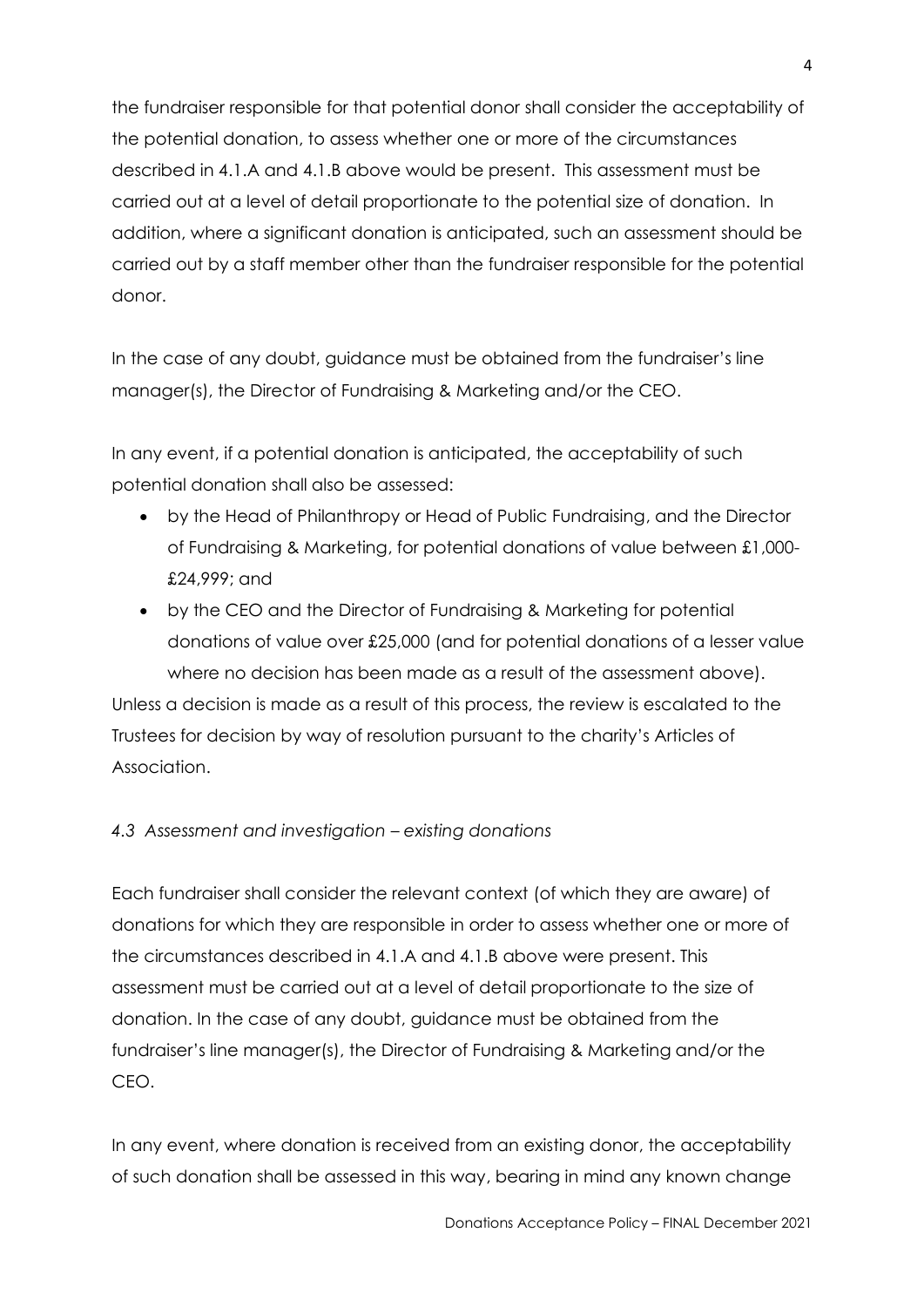of circumstance since the previous donation:

- by the Head of Philanthropy or Head of Public Fundraising, and the Director of Fundraising & Marketing, for donations of value between £1,000-£24,999;
- by the CEO and the Director of Fundraising & Marketing for donations of value over £25,000 (and for donations of a lesser value where no decision has been made as a result of the assessment above).

Unless a decision is made as a result of this process, the review is escalated to the Trustees for decision by way of resolution pursuant to the charity's Articles of Association.

## *4.4 Not Accepting or Returning Donations*

If a donation has been received and CP becomes aware that one or more of the circumstances are present as described 4.1.A and 4.1.B above, CP will inform the relevant authorities and/or take further action and/or return the donation in circumstances where the law specifically provides for the gift to be returned, after consultation within CP between at least the CEO and Director of Fundraising & Marketing or (where the CEO or Director of Fundraising & Marketing do not agree that the correct course of action is clear) for decision by the Trustees by way of resolution pursuant to the charity's Articles of Association.

## *4.5 Escalation of any concerns*

If it appears to any member of staff that any proposed donation or approach, by that member of staff or any other person, may violate any of the principles outlined in this policy, that member of staff must bring it to the attention of his or her line manager as soon as possible, for resolution or further escalation by the Director of Fundraising & Marketing and/or the CEO in accordance with this policy.

#### *4.6 Examples*

Donations which may be contrary to the interests of CP and its beneficiaries include, but are not limited to, donations that:

- hinder or conflict with CP's objects and/or values;
- are too difficult or expensive to administer or could create unacceptable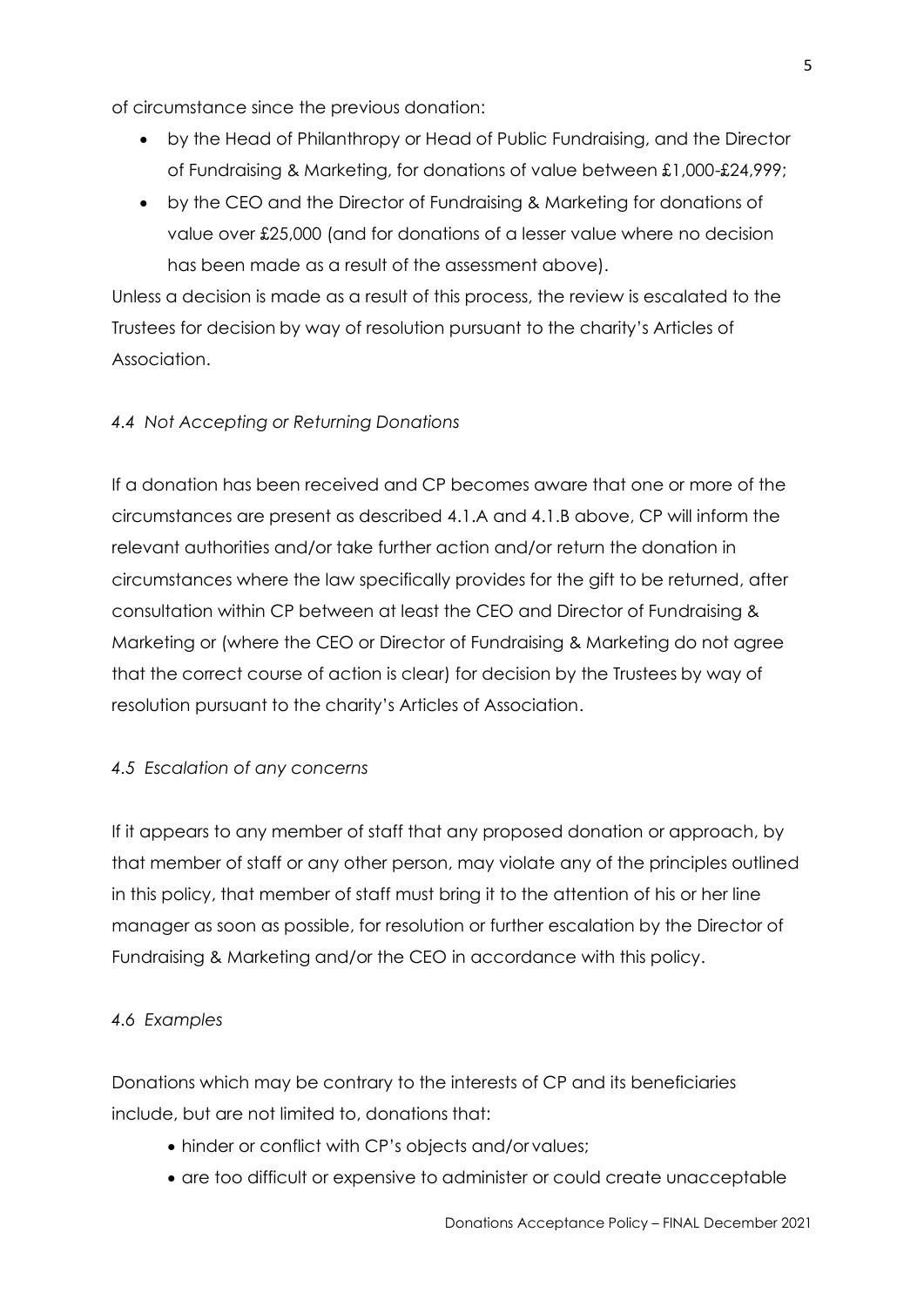liability or future expense;

- compromise the independence of CP;
- damage the reputation of CP;
- are provided when the donor is vulnerable or in a vulnerable circumstance (but still has capacity to make a decision to donate); or

• are of money or property which has been unethically obtained; always bearing in mind that CP must weigh up (i) the potential benefits to its beneficiaries of accepting the donation (including the ability to fund curative treatments) with (ii) the potential damage to the interests of its beneficiaries (including reputational damage).

CP does not identify vulnerable adults based on disability or age or any other social indicator. CP assesses each donor for these purposes on a case-by-case basis

Examples of donations which may compromise the independence of CP include, but are not limited to, donations:

- made with an intent to influence the research strategy or funding of CP;
- intended to affect or influence trial or other research participation;
- which give rise to an unacceptable conflict of interest for CP;
- which influence any appointment by CP as an executive or trustee of CP, whether paid or unpaid, or within any CP- funded research projects; or
- where there is any expectation or suggestion that CP's operations or policy will be altered..

#### *4.7 Anonymous donations and requests for anonymity*

Anonymous donations over £25,000 (whether as a lump sum or series of smaller sums) will be reported by CP to the charity Commission in the standard way pursuant to relevant legislation.

For any donations provided to CP with donor identity, CP will also honour any donor's wish to remain anonymous with respect to the public, but identity details (if known) will be recorded on theCP database.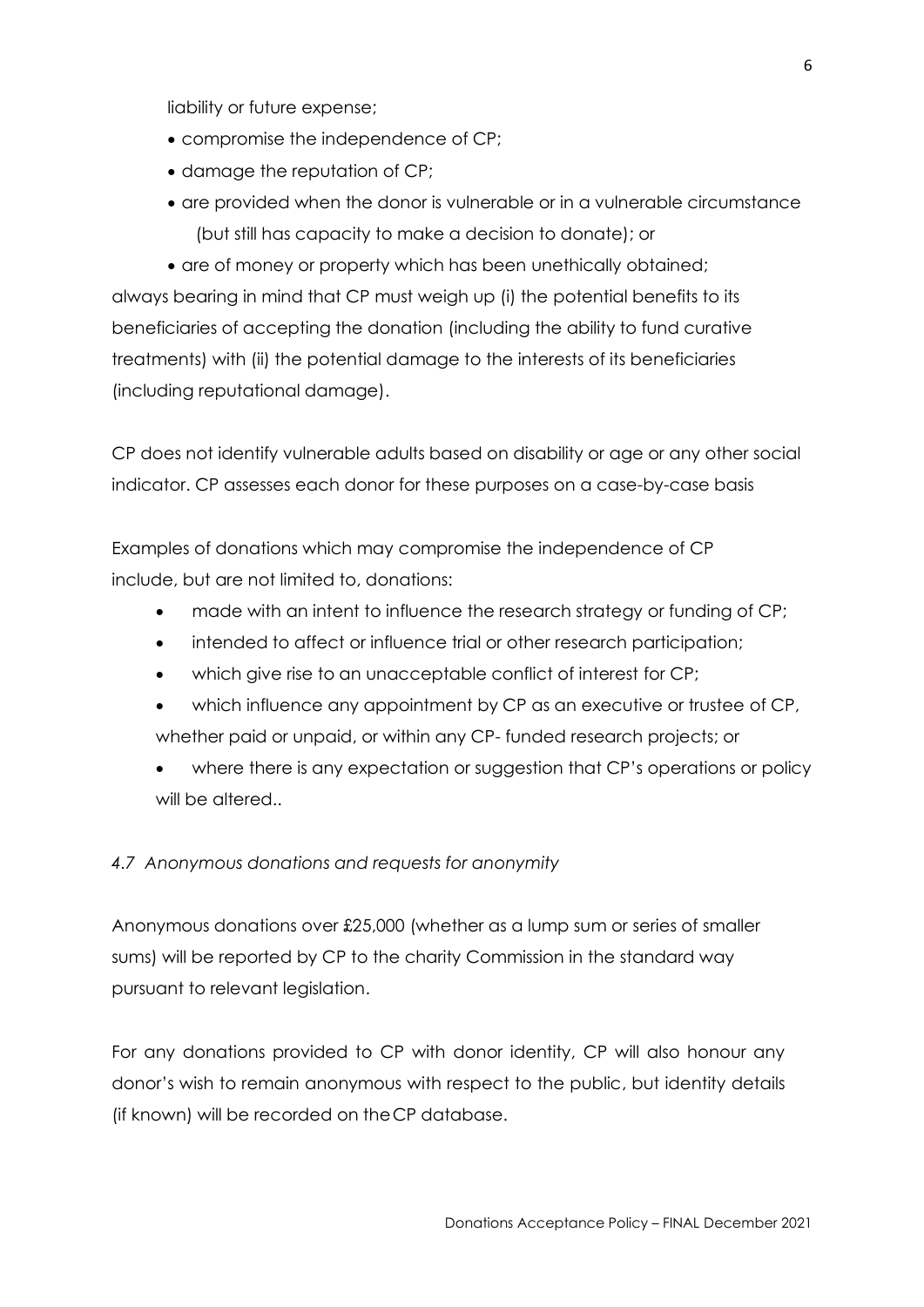## *4.8 Acknowledgement and public recognition*

All identified donors and legacy pledgers will receive appropriate acknowledgement from the charity (by way of thanks) and may receive public recognition (with the donor's prior consent), as well as any relevant assurance that their gifts will be used for specific identified charitable purposes, if such purposes are restricted and agreed in advance by the charity.

#### *4.9 Recording and Reporting Decisions*

Where the charity declines or returns a donation, the decision and reasons for it shall be recorded in writing and kept by the charity.

Where any donation of individual value over £25,000 has been assessed by the CEO and Director of Fundraising & Marketing and considered acceptable pursuant to 4.2 above, the CEO shall report the same at the next Trustee Board Meeting.

#### **5 Restricted Funding Proposals and Naming Convention**

#### *5.1 Restricted Funding Proposals*

Restricted funding proposals (i.e. prospective donations restricted to a research project other than those already approved by the trustees) may only be accepted provisionally, conditional upon such research project being approved by the trustees, with or without a replacement destination for the funds. Restricted funding proposals for £10,000 or more must be subject to prior approval by the CEO or Deputy CEO before being accepted.

#### *5.2 Naming Recognition*

The naming of proposed donations (i.e. requiring a specific name or brand to be associated with CP's sponsorship funding) will be subject to levels of approval as follows, in each case before the funding announcement becomes public: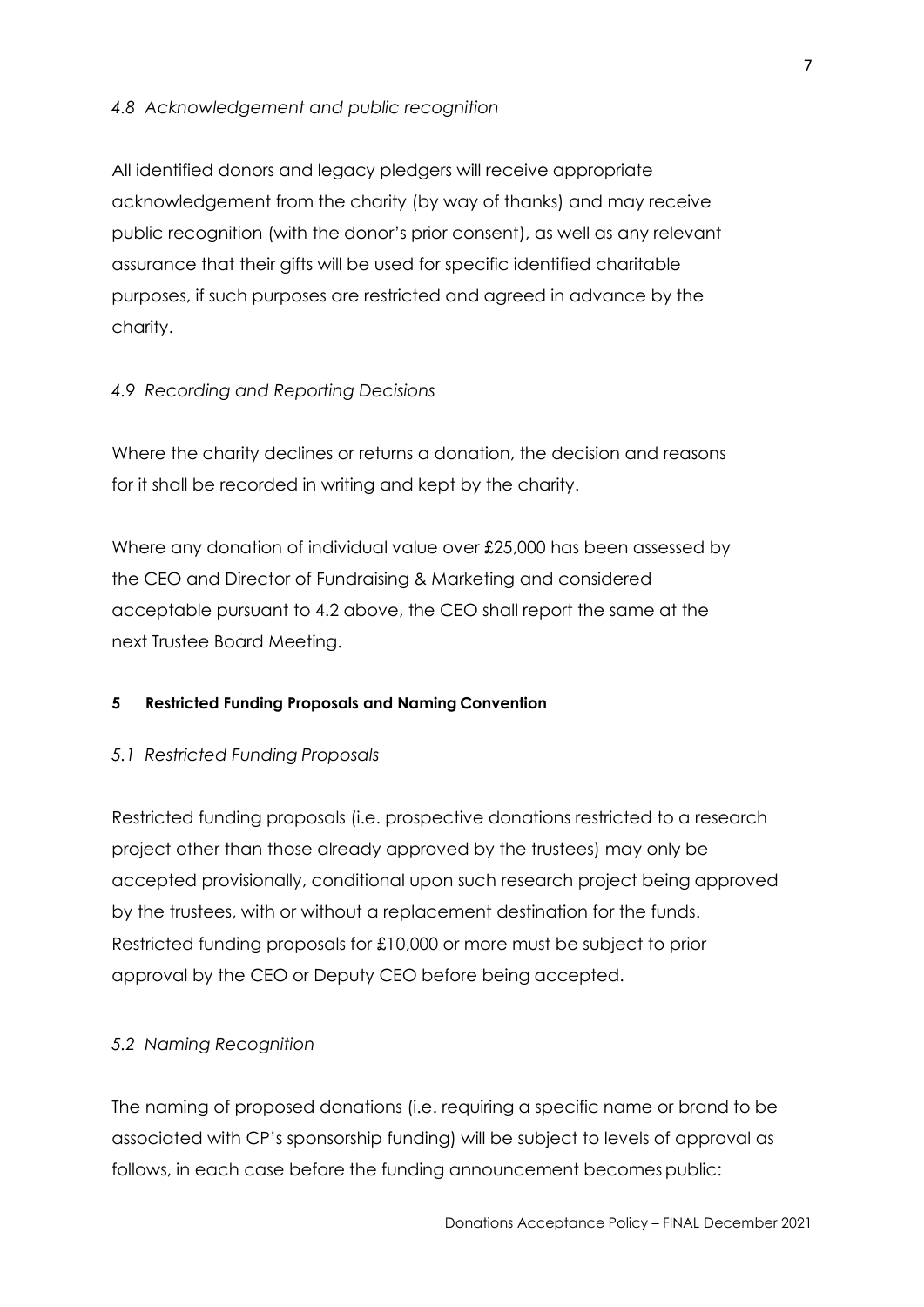- The naming of any academic position as part of a donor agreement will be subject to review and approval from the trustee board.
- The naming of a scholarship, award, prize or bursary as part of a donor agreement will be subject to review and approval by the CEO.

Any approved naming may be withdrawn by CP where subsequent concerns arise regarding the source of the funding or the individual or organisation named.

## **6 Gift Restrictions**

6.1 CP's policy is to favour unrestricted donations (i.e. donations to CP's general funds) over restricted donations (i.e. donations restricted to a research project or other activity approved by the trustees), to enable the trustees allocate funds to the most suitable project or activity in a timely manner.

6.2 However, if a donor requests a donation to be a restricted donation, or CP proposes a particular project or activity for restricted donations, restriction may be acceptable unless and until payments have already been made by CP or restricted funding has already been received in full.

# **7 Legal or Financial Advice**

CP does not provide legal, financial advice or any financial planning services. Prospective donors should seek the assistance of their own legal and/or financial advisors (if needed) in any significant matters relating to donations, tax and/or estate planning. If CP is asked to assist in these areas, it will decline.

## **8 Roles and Responsibilities**

The trustees (advised by the trustee Governance & Risk committee) have responsibility for the scope this policy, and the CEO has responsibility for its operation.

# **9 Notification to CP's Development Board and all other relevant volunteers**

CP shall ensure that the members of CP's Development Board, and all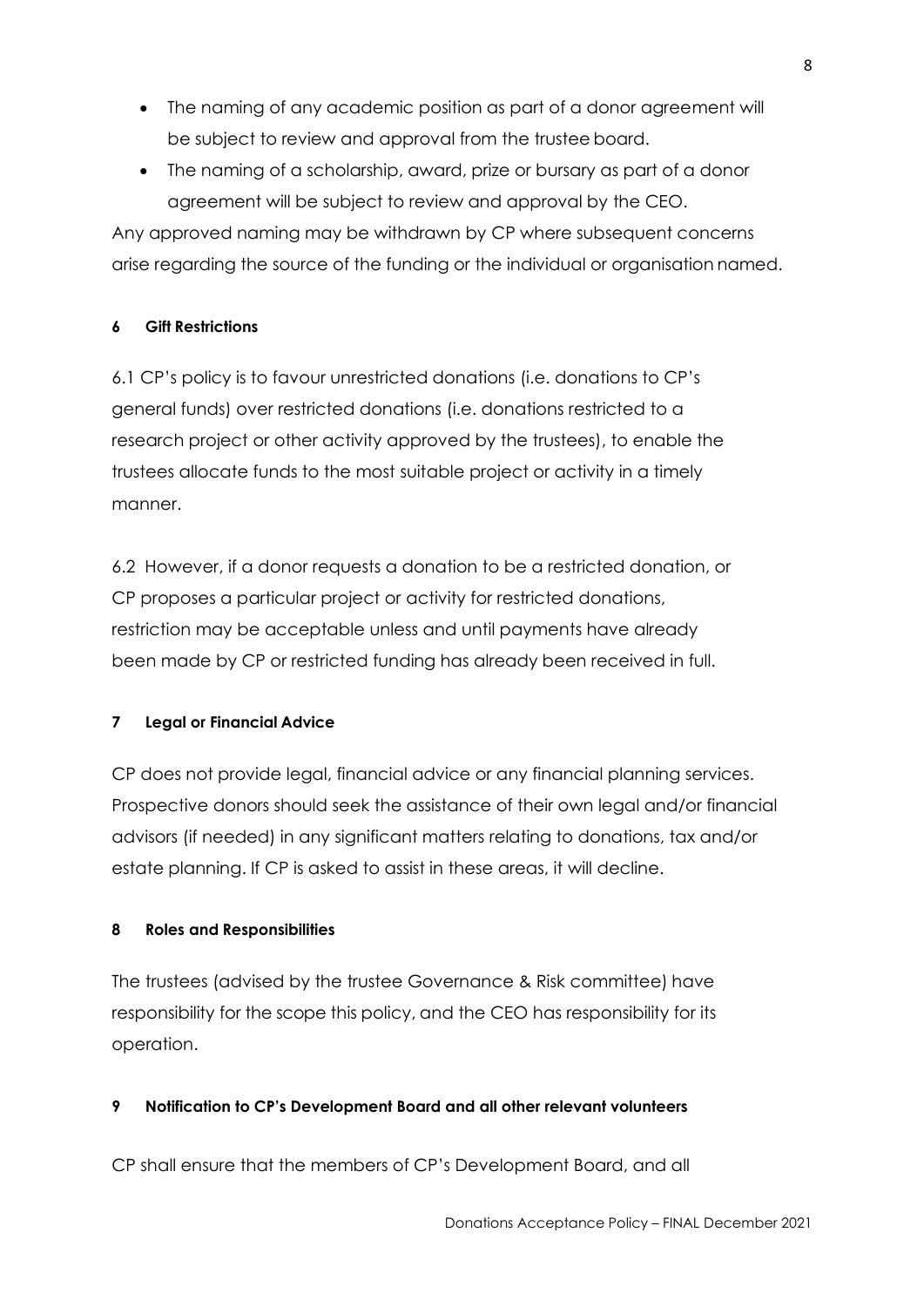other volunteers likely to introduce significant new donors to CP, are aware of this policy.

**END OF POLICY (ANNEX TO FOLLOW)**

Cure Parkinson's is the operating name of The Cure Parkinson's Trust. The Cure Parkinson's Trust is a registered charity in England and Wales (1111816) and Scotland (SCO44368) and a company limited by guarantee - company number 05539974 (England and Wales).